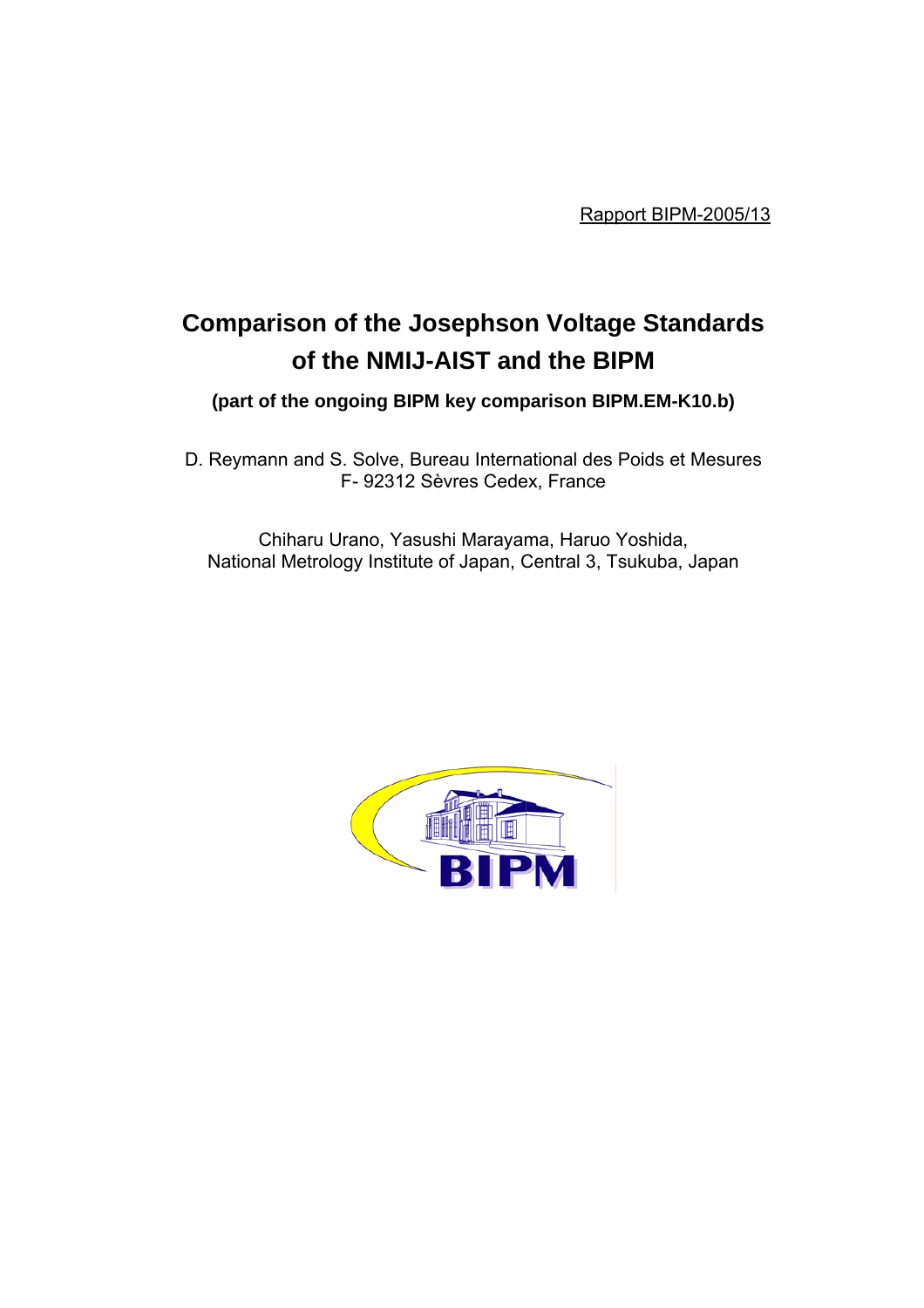## **Comparison of the Josephson Voltage Standards of the NMIJ-AIST and the BIPM**

## **(part of the ongoing BIPM key comparison BIPM.EM-K10.b)**

D. Reymann and S. Solve, Bureau International des Poids et Mesures F- 92312 Sèvres Cedex, France

Chiharu Urano, Yasushi Marayama, Haruo Yoshida, National Metrology Institute of Japan, Central 3, Tsukuba, Japan

**Abstract.** Comparison of the 10 V Josephson array voltage standard of the Bureau International des Poids et Mesures (BIPM) was made with that of the National Metrology Institute of Japan, Tsukuba, Japan, in October 2005. The results are in excellent agreement and the overall uncertainty is about 1.3 parts in  $10^{10}$ .

#### **1. Introduction**

In 2004, the BIPM sent a questionnaire to the national laboratories to propose, among different options, a new type of comparison, where a stable reference voltage produced across the BIPM Josephson array is measured using the laboratories' Josephson array voltage standards (JAVS). This would allow direct comparison using the routine measurement technique used for calibrations in the laboratories, requiring only the BIPM array, but not both arrays, to maintain a perfectly stable output throughout the measurements. This article describes the comparison of the BIPM 10V standard with that of the National Metrology Institute of Japan (NMIJ) that was carried out at the NMIJ in October 2005.

## **2. Comparison equipment**

## *2.1 The BIPM JAVS*

The part of the BIPM JAVS used in this comparison comprises the cryoprobe with a Hypres 10V SIS array, the microwave equipment and the bias source for the array. The Gunn diode frequency is stabilised using an EIP 578 counter and an ETL/Advantest stabiliser. To visualize the array characteristic, while keeping the array floating from the ground, an optical isolation amplifier is placed between the array and the oscilloscope; nevertheless, during the measurements the array is disconnected from this instrument.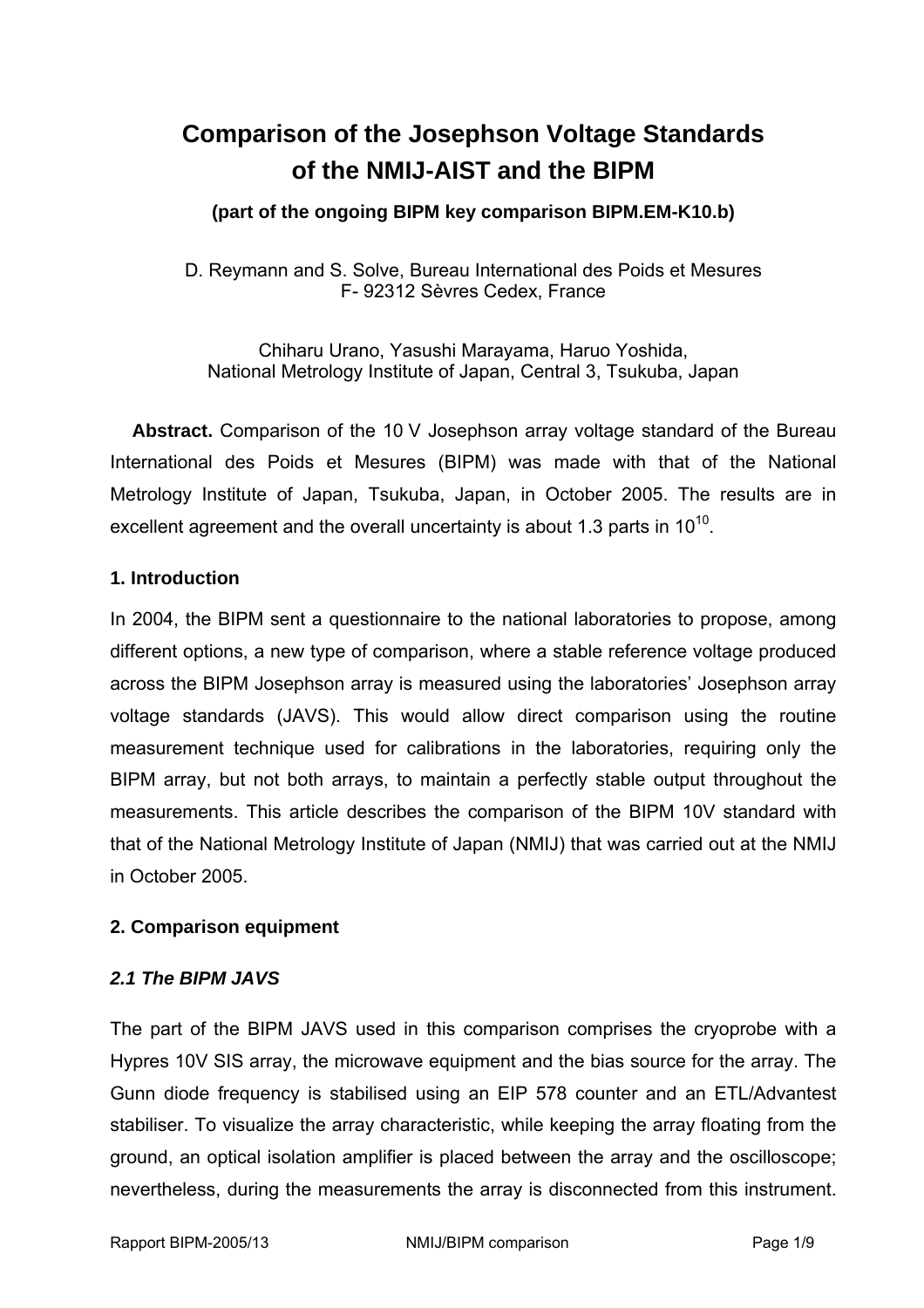To verify the step stability, a HP 34401 DVM is used to measure the voltage between the array voltage leads. The series resistance of the measurement leads is 4  $\Omega$  and the value of the thermal electromotive forces (EMFs) changes from 40 nV to 200 nV depending on the configuration (cf. Appendix A of the report). The leakage resistance between the measurement leads is larger than  $10^{11} \Omega$ .

## *2.2 The NMIJ JAVS*

The NMIJ voltage calibration system is designed to run in a fully automated manner without the need for operator adjustments. The Zener-based voltage standards (Zeners) are directly measured against the primary standard, thereby significantly reducing the traceability chain. The array is biased with a manual bias source which adjusts the array voltage within 0.5 mV of the voltage of the Zener to be measured. A preliminary measurement of the voltage output of the device under calibration (DUC) allows the operator to bias the Josephson array to a closer value of this voltage.

Once the voltage difference between the NMIJ's reference and the DUC is measured the voltage of the Josephson standard is modified in order to reach a null difference on the DVM. This correction is made by changing the frequency of the time reference of the EIP using a synthesiser, referred to a 10 MHz frequency standard. The normal procedure has two steps in this correction: a coarse, then a fine adjustment. The main advantage of this method is that no correction for the linearity of the detector is required.

- Type of array: 10V SIS, produced by Hypres (this array was used for the measurements on 14/10/05, but then another 10V SIS, produced by Prema was used for the measurements on 17/10/05 and 19/10/05);
- Detector: Digital micro voltmeter Advantest R6561, scale used 10 mV;
- Measurements made by reversing both the array bias and the connections to the standard;
- Bias source: NMIJ home made bias source;
- Array disconnected from bias source during measurements;
- Software used: NMIJ home made software (developed under BASIC environment);
- Frequency source stabiliser: EIP 578B using an NMJ stabiliser, which guarantees a stability within a few Hz. The 10 MHz time reference of the EIP 578B is generated by an HP3325A synthesiser referred to a 10 MHz frequency standard;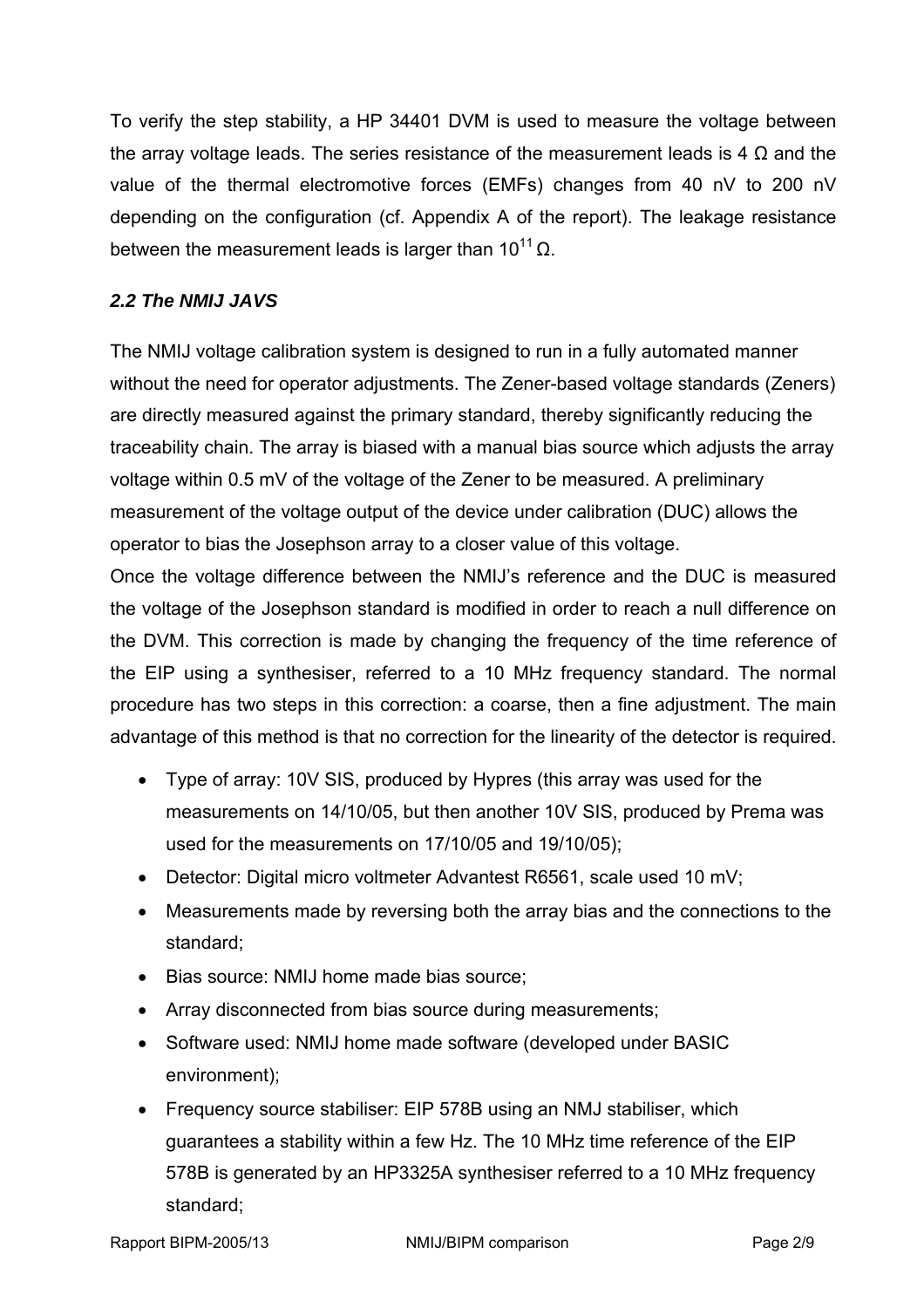- A Tektronics 5440 oscilloscope is used to visualise the I-V curves and the josephson voltage steps;
- Reversing switch: at the NMIJ, the Zeners are incorporated in a box that provides the necessary switches for measurements; therefore during the comparison, no reversing switch were used;
- Thermal EMFs (including array connections) approximately 500 nV for Hypres and approximately 600 nV for Prema;
- Impedance of measurement leads approximately 1  $\Omega$ ;
- Impedance of LC filter approximately 4  $\Omega$ ;
- Leakage resistance for both of the probe holder is larger than  $10^{12} \Omega$ ;
- Hypres array and Prema array operates at 85 GHz and 76 GHz, respectively.

## **3. Comparison Procedures**

Preliminary and complementary measurements carried out on 13 October 14 and on 18 and 19 October are described in Appendix A. Only those measurements carried out with the usual NMIJ equipment on 14, 17 and 19 October were taken into consideration for the final result of the comparison.

During the measurements, the BIPM array was disconnected from its bias source. The two arrays were connected in series opposition via the BIPM low thermal EMF-reversing switch. In this new procedure (protocol of the option "B" comparison), the NMIJ's JAVS is used to measure the BIPM array voltage as if it were a Zener voltage standard. In fact, in NMIJ Zener measurements, the polarity of the output voltage is reversed using the integrated reversing switch of each standard whereas in the Josephson comparison, only the bias of the array was reversed.

## **4. Description of the measurements**

The following is a brief description of the NMIJ's procedure to obtain a single measurement of the voltage of the BIPM array. When the NMIJ array is biased on a given step, one set of 10 readings of the voltage difference between the two arrays is carried out, in the positive polarity of the bias of the two arrays; should this step change before the end of the set, the measurements restart from the beginning. Then two series of similar sets of 10 readings are carried out in the negative polarity and again one set of 10 readings in the positive polarity. The complete set of measurement takes about six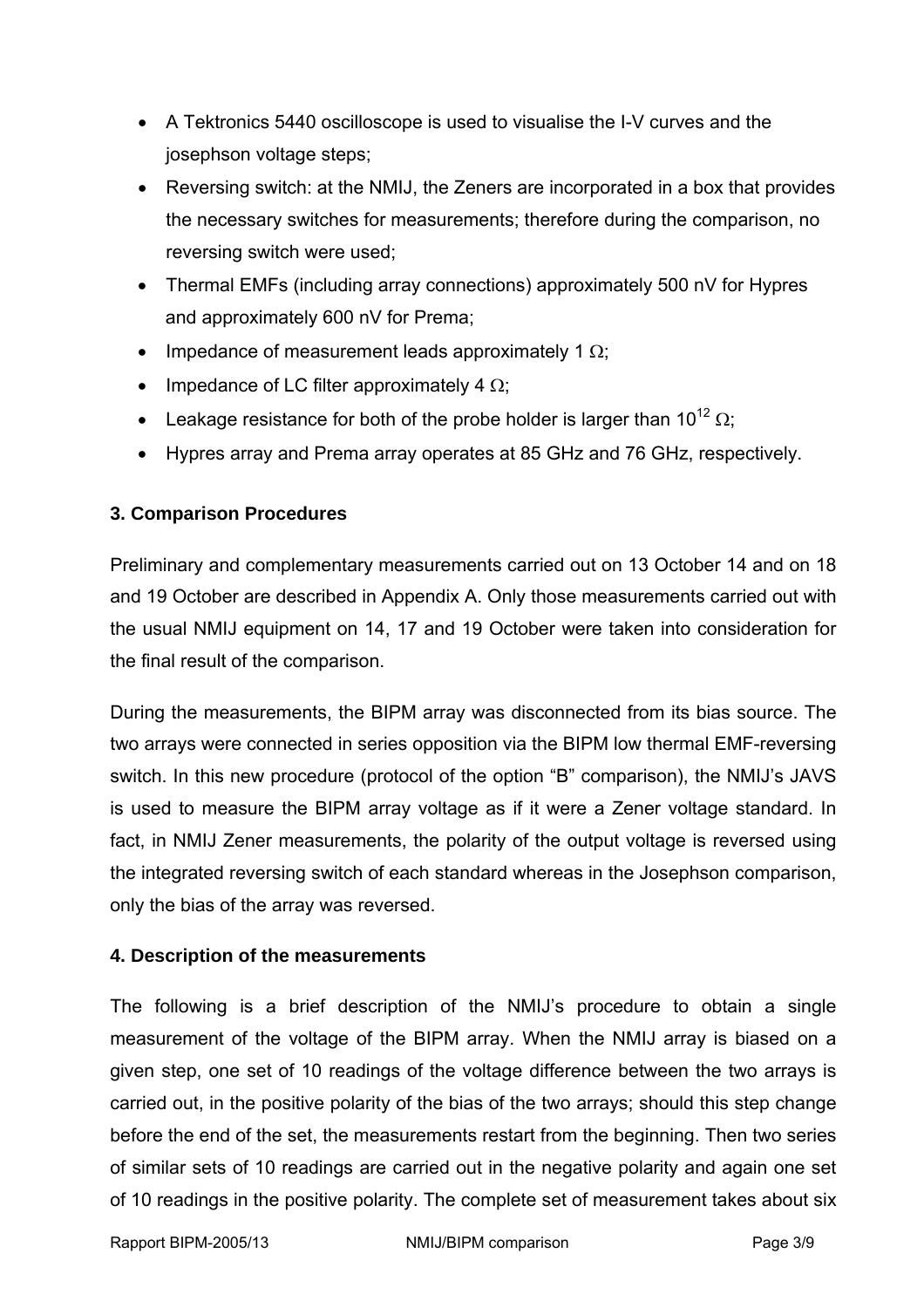minutes. The result is computed in two different ways, depending on how the drift between measurements in the same polarity is taken into account; no significant difference is observed between the results of the two methods.

#### **5. Uncertainties and results**

The sources of type-B uncertainty (Table 1) are frequency stability and leakage resistance (note : in the measurement method used by the NMIJ, the microvolt meter is used as a null detector; in consequence, the uncertainty of the detector is already contained in the type A uncertainty). As both array polarities were reversed during the measurements, the effect of the residual thermal EMFs is already contained in the type-A uncertainty of the measurements.

|                    |      | Uncertainty/nV |             |
|--------------------|------|----------------|-------------|
|                    | Type | <b>BIPM</b>    | <b>NMIJ</b> |
| Frequency          | B    | 0.2            | 0.4         |
| Leakage resistance | B    | 0.4            | 0.1         |
| Total (RSS)        | B    | 0.4            | 0.4         |

**Table 1.** Estimated type-B standard uncertainty components

After the measurements on 17 October, it was considered that no further measurements were necessary for the comparison, but that complementary measurements could help improve the accuracy of the NMIJ JAVS (*see* Appendix A). Nevertheless, the first series of measurements carried out in the "usual" conditions on 19 October showed an unexpected difference between the two arrays whereas this difference was not observed in the measurements carried out in the afternoon. It was then decided to include these measurements in the comparison. The result of the comparison is the mean of the results of the 10 series of measurements carried out in the NMIJ "usual" conditions; the type A uncertainty is then 1.2 nV.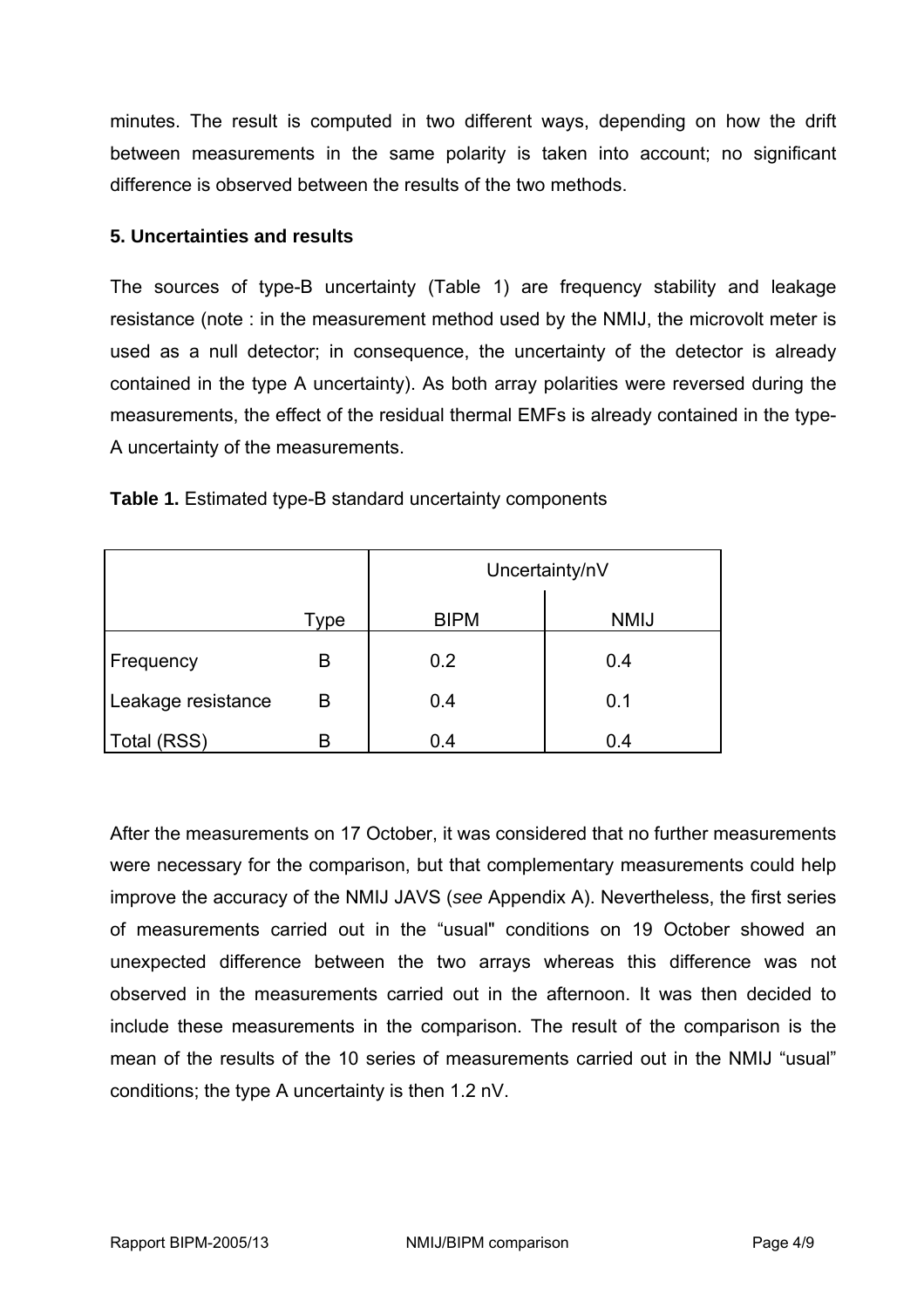The result is expressed as the relative difference between the values that would be attributed to the 10 V Josephson array-standard by the NMIJ ( $U_{NMIJ}$ ) and its theoretical value (U<sub>BIPM</sub>).

 $(U_{\text{NMIJ}} - U_{\text{BIPM}}) / U_{\text{BIPM}} = -1.2 \times 10^{-10}$   $U_{\text{c}} / U_{\text{RIPM}} = 1.3 \times 10^{-10}$ where  $u_c$  is the combined overall uncertainty.



**(***U* **NMIJ -** *U* **BIPM)/nV**

Fig. 1. Difference between the values measured by the NMIJ and the theoretical value of the BIPM array voltage. Diamonds: measurements taken into account in the comparison; squares: preliminary (a) and complementary measurements (b, c, d). The uncertainty bars represent the type A component (*k*=1).

#### **6. Discussion and conclusion**

This comparison is the fourth of a new series where the host laboratory uses its own Josephson equipment to measure the voltage of the BIPM array, considered as the "transfer" instrument. The main feature of this new measurement technique is that it requires only the BIPM array, but not both arrays, to maintain a perfectly stable and reproducible 10 V output throughout the measurements.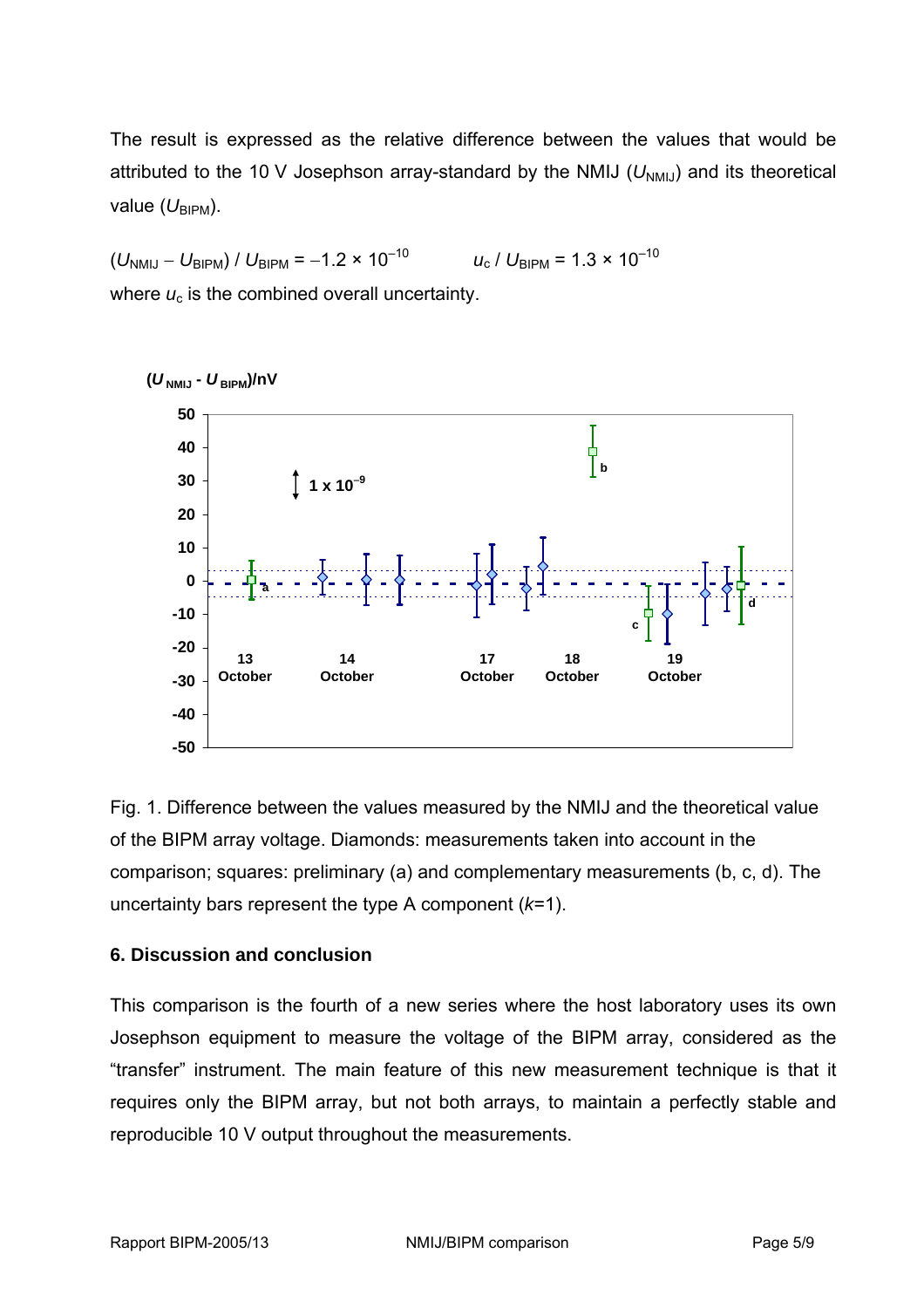The BIPM equipment was installed and preliminary measurements were performed on the day after arrival; during the following days, adjustments were made to various parts of the NMIJ measurement system in order to improve the measurement conditions.

The results of the comparison demonstrate the ability of NMIJ in 10 V measurements. This comparison allowed the laboratory to study different problems, and improve the measurement conditions by using their new primary standard and guarantee the traceability from previous results.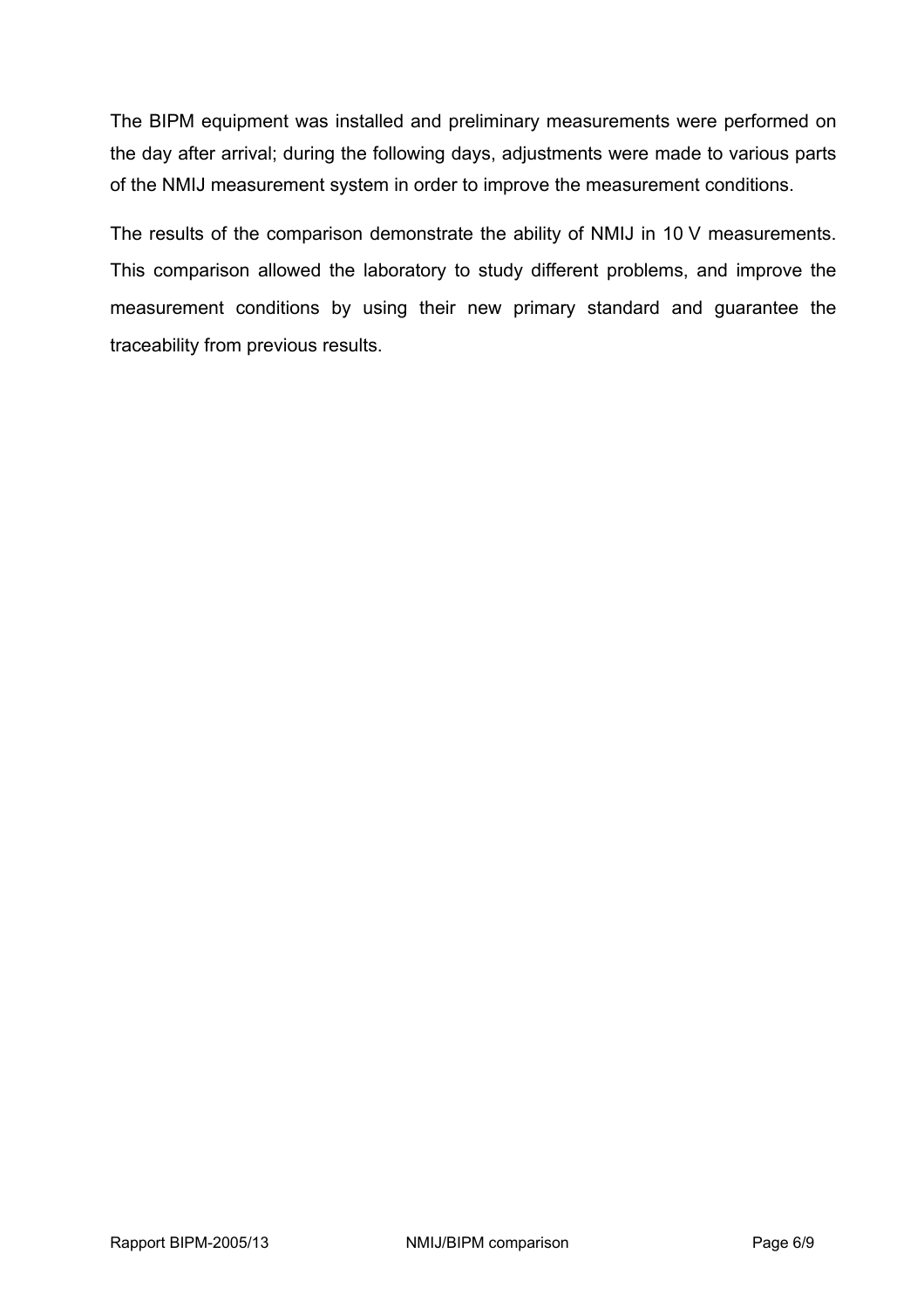## **Appendix A**

#### **Preliminary measurements.**

Some difficulties had already been encountered when using different mains configurations during previous comparisons. At the NMIJ, the mains voltage is 100 V between a "neutral" and a "phase". As the BIPM JAVS operates with a 220 V mains, a transformer was used whose output voltage was symmetric compared to the ground voltage. For this reason, preliminary measurements ("a" in Fig. 1) were carried out in order to verify that this would not disturb the BIPM JAVS stability.

#### **NMIJ's Josephson arrays.**

Two different arrays are used by the NMIJ, each on a different probe holder.

In the past, the NMIJ encountered some problems with the Hypres array: spurious voltage offsets were observed during the measurements that were supposed to be due to RF rectifications at the positions of the electrical contacts. This was fixed by cleaning the contact board with acetone.

Measurements were carried out with this array on 14 October and then the other array, made by Prema was used on 17 October. The purpose of this part of the comparison was to ensure the traceability of the voltage primary standard of the NMIJ while changing the Hypres to the Prema 10V array. As no significant difference was observed between the results of those two arrays, this objective was achieved.

On 18 October, we proposed to mount the NMIJ's Hypres array on the BIPM probe holder for further investigations. It appeared that in the range of 72 to 76 GHz the steps were either unstable (the microwave power was slightly too low) or sloped (at higher power, R = 0.13 Ω). As the BIPM JAVS is operated without bias current, it was expected to obtain satisfying results if the microwave power was sufficient to obtain stable steps, but the measured relative difference ("b" in Fig. 1) was 4 parts in 10<sup>9</sup>.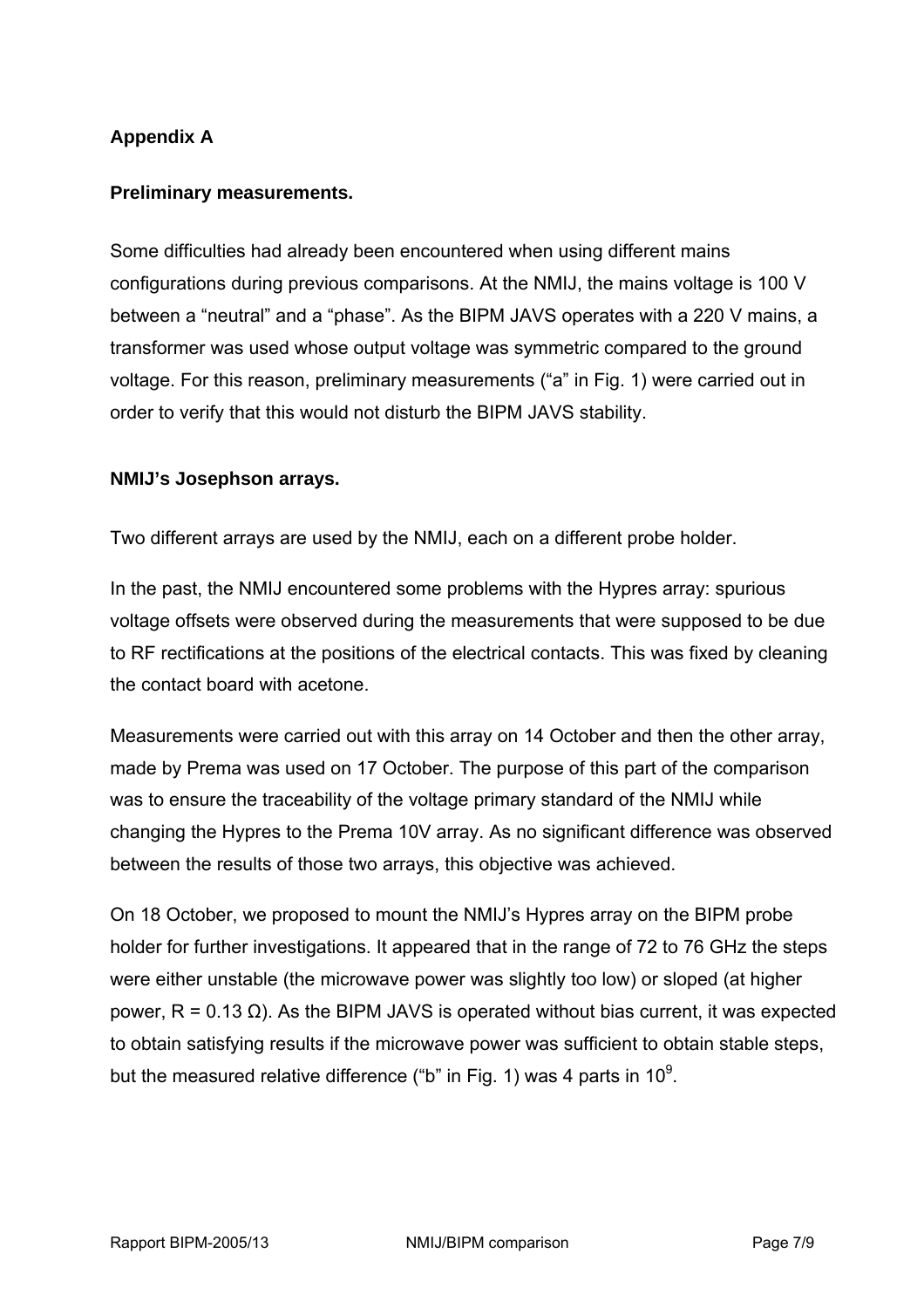#### **NMIJ's null detectors.**

The null detector used by the NMIJ in its measurement system is an Advantest R6561. This digital microvolt meter is relatively free of noise but has only a resolution of 10 nV. After having made in a very short time the necessary modification in the acquisition software, some measurements were carried out with an HP 34420A nanovoltmeter on 19 October.

The first series of measurements showed a relative difference of 1 part in  $10<sup>9</sup>$  between the two arrays ("c" in Fig. 1). It was then decided to make another measurement with the original detector and an equivalent difference was observed. As subsequent measurements made in the afternoon without significant changes were in good agreement, no explanation could be given to the results obtained in the morning. A new series of measurement with the HP 34420A ("d" in Fig. 1) also gave satisfying results. Apparently, there is no noticeable difference between the results obtained with the two detectors.

## **Thermal EMFs**

The total amount of thermal EMFs in the measurement circuit can be estimated by comparing the measurement values obtained when the arrays are biased in positive (+) and negative (–). It is to be noted that this also contains the input offset of the detector. As the measurements are carried out in a symmetric way  $(+, -, -, +)$ , this quantity, as well as its linear drift, are eliminated in the measurement result. Only the non-linear part enters in the result. From Fig. 2, it appears that the short-term changes are more important than expected: this may be due to the detector environment.

The thermal EMFs in the BIPM JAVS were measured using both the BIPM reversing switch and array bias in "reverse" position. During the series on 14 and 17 October, a rather high value was measured (about 200 nV), but after the change of arrays on 18 and 19 October the usual value was obtained (less then 50 nV). We suppose that this difference was due to the position of the probeholder in the dewar (lower than usual in the first case) and/or to the pressure in the dewar (use of a helium gas recovering line in the first case).